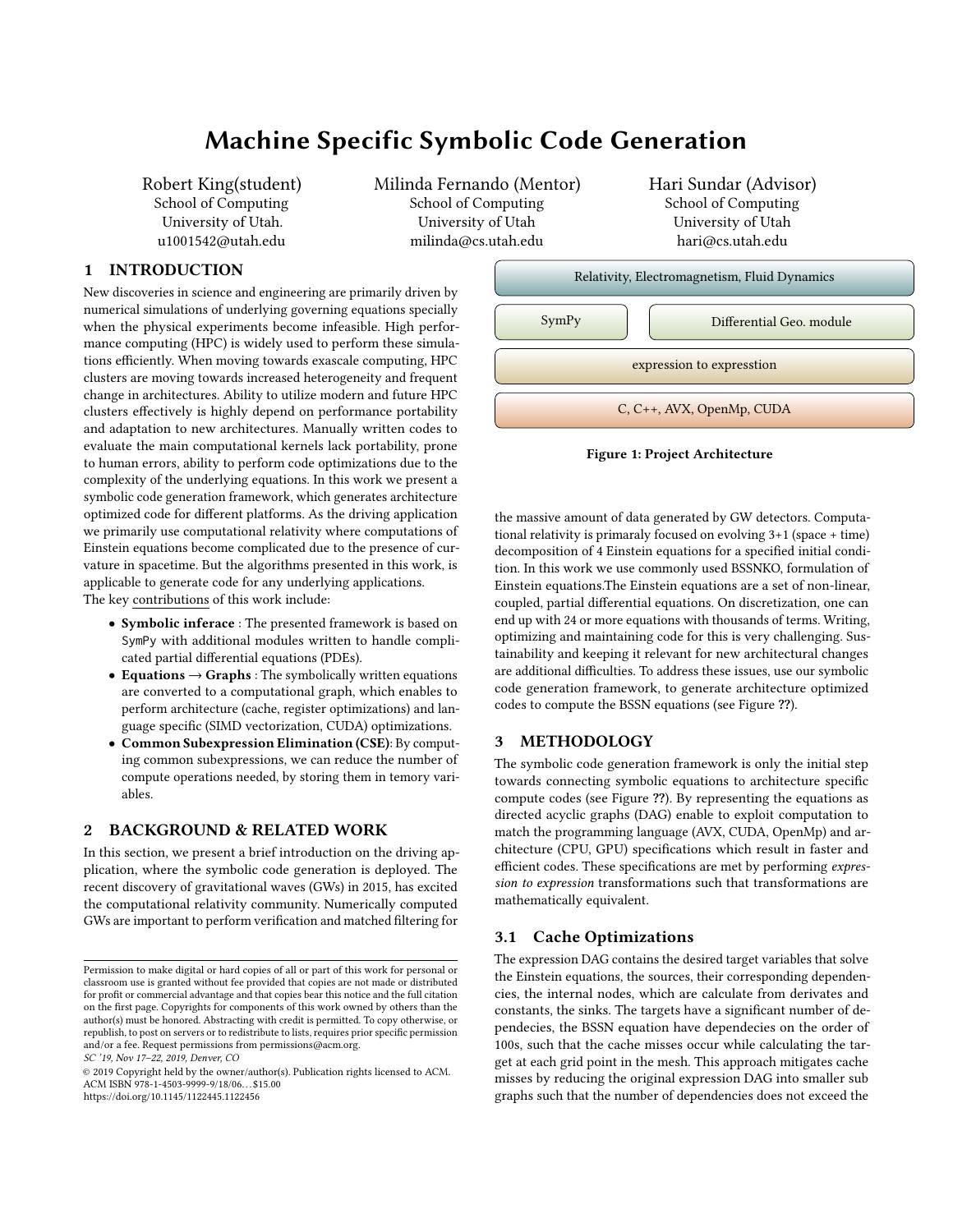|  | $\partial_t \alpha = \mathcal{L}_\beta \alpha - 2\alpha K,$                                                                                                                             | from dendro_sym import *                                        |
|--|-----------------------------------------------------------------------------------------------------------------------------------------------------------------------------------------|-----------------------------------------------------------------|
|  |                                                                                                                                                                                         | $ a_r$ hs = dendro.Lie(b, a) - $2 \star a \star K$              |
|  | $\partial_t \beta^i = \lambda_2 \beta^j \partial_j \beta^i + \frac{3}{4} f(\alpha) B^i$                                                                                                 |                                                                 |
|  | $\partial_t B^i$ = $\partial_t \tilde{\Gamma}^i - \eta B^i + \lambda_3 \beta^j \partial_j B^i - \lambda_4 \beta^j \partial_j \tilde{\Gamma}^i$                                          | $ b_r$ hs = [3/4 * f(a) * B[i] +                                |
|  |                                                                                                                                                                                         | $ 12 \times vec_j$ del $j(b, b[i])$ for i in e_i]               |
|  | $\partial_t \tilde{\gamma}_{ij}$ = $\mathcal{L}_{\beta} \tilde{\gamma}_{ij} - 2 \alpha \tilde{A}_{ij}$ ,                                                                                |                                                                 |
|  |                                                                                                                                                                                         | $ B_r$ hs = [Gt_rhs[i] - eta * B[i] +                           |
|  | $\partial_t \chi = \mathcal{L}_{\beta} \chi + \frac{2}{3} \chi (\alpha K - \partial_\alpha \beta^a)$                                                                                    | $13 * vec_j-del_j(b, B[i]) -$                                   |
|  |                                                                                                                                                                                         | $14 \times \text{vec}_j$ del_j(b, Gt[i])                        |
|  | $\partial_t \tilde{A}_{ij} = \mathcal{L}_{\beta} \tilde{A}_{ij} + \chi \left( -D_i D_j \alpha + \alpha R_{ij} \right)^{TF} +$                                                           | for i in e_i]                                                   |
|  | $\alpha\left(K\tilde{A}_{ij}-2\tilde{A}_{ik}\tilde{A}_{j}^{k}\right),$                                                                                                                  |                                                                 |
|  |                                                                                                                                                                                         | $\left  \text{gt}_{n} \right $ rhs = dendro.Lie(b, gt) - 2*a*At |
|  | $\partial_t K = \beta^k \partial_k K - D^i D_i \alpha +$                                                                                                                                |                                                                 |
|  |                                                                                                                                                                                         | $\vert$ chi_rhs = dendro.Lie(b, chi) +                          |
|  | $\alpha\left(\tilde{A}_{ij}\tilde{A}^{ij}+\frac{1}{3}K^2\right),$                                                                                                                       | $2/3 *$ chi $*(a * K - del_j(b))$                               |
|  |                                                                                                                                                                                         |                                                                 |
|  | $\partial_t \tilde{\Gamma}^i = \tilde{\gamma}^{jk} \partial_j \partial_k \beta^i + \frac{1}{3} \tilde{\gamma}^{ij} \partial_j \partial_k \beta^k + \beta^j \partial_j \tilde{\Gamma}^i$ | $\text{At}_{\text{r}}$ hs = dendro.Lie(b, At) + chi *           |
|  |                                                                                                                                                                                         | dendro.TF( $-DiDj(a) + a*dendro.Ricci$ ) +                      |
|  | $\tilde{\Gamma}^j \partial_j \beta^i + \frac{2}{3} \tilde{\Gamma}^i \partial_j \beta^j - 2 \tilde{A}^{ij} \partial_j \alpha +$                                                          | a*(K*At -2*At_ikAtKj)                                           |
|  |                                                                                                                                                                                         |                                                                 |
|  | $2\alpha \left( \tilde{\Gamma}^{i}{}_{jk}\tilde{A}^{jk} + 6\tilde{A}^{ij}\partial_{j}\phi - \frac{2}{3}\tilde{\gamma}^{ij}\partial_{j}K \right)$                                        | $ K_r$ hs = vec_k_del_k(K) - DIDi(a) +                          |
|  |                                                                                                                                                                                         | $a*(1/3*K*K + A_i j_A_IJ(At))$                                  |
|  |                                                                                                                                                                                         |                                                                 |
|  |                                                                                                                                                                                         |                                                                 |

Figure 2: The left panel shows the BSSNKO formulation of the Einstein equations. These are tensor equations, with indices <sup>i</sup>, <sup>j</sup>, . . . taking the values <sup>1</sup>, <sup>2</sup>, <sup>3</sup>. On the right we show the **Dendro\_sym** code for these equations. **Dendro\_sym** uses **SymPy** and other tools to generate optimized C++ code to evaluate the equations. Note that  $\mathcal{L}_{\beta}$ , D, ∂ denote Lie derivative, covariant derivative<br>and neutial derivative respectively, and we have evaluded <sup>2</sup> E<sup>i</sup> from Parkia cum to and partial derivative respectively, and we have excluded  $\partial_t \Gamma^i$  from Dendro\_sym to save space. (See [??] for more information<br>about the equations and the differential operators) about the equations and the differential operators.)



Figure 3: Number of cache misses based on cache requests for cache adapted code (staged) code vs. the control (unstaged) version of the code in TACC's Fontera supercomputer node

cache size of the specified machine. In order to maintain correctness some of the dependencies of the original expression graph must be duplicated into multiple subgraphs. Despite computing the expression tree multiple times, the goal is to reduce runtime through increased cache efficiency.

#### 3.2 Subtree Isomorphism

Once the subgraph expressions are created the goal is to order the evaluation of the sub graphs to maintain correctness and maximize



Figure 4: The runtime variation for the staged code based on maximum allowed number of dependencies, to compute BSSNKOequations. Note that the unstaged code out perform the cache adapted code due to common sub-expression elimination(CSE), hence do less computations. We are working on improving the CSE for the cache adapted code as well.

cache locality. Expression subgraphs are that are a dependency of another subgraph must be computed first. If several subgraphs have no dependencies, then the subgraphs are order such that graphs with the largest Jaccard Similarity are computed one after another. In doing so variables within the cache can increase usability.